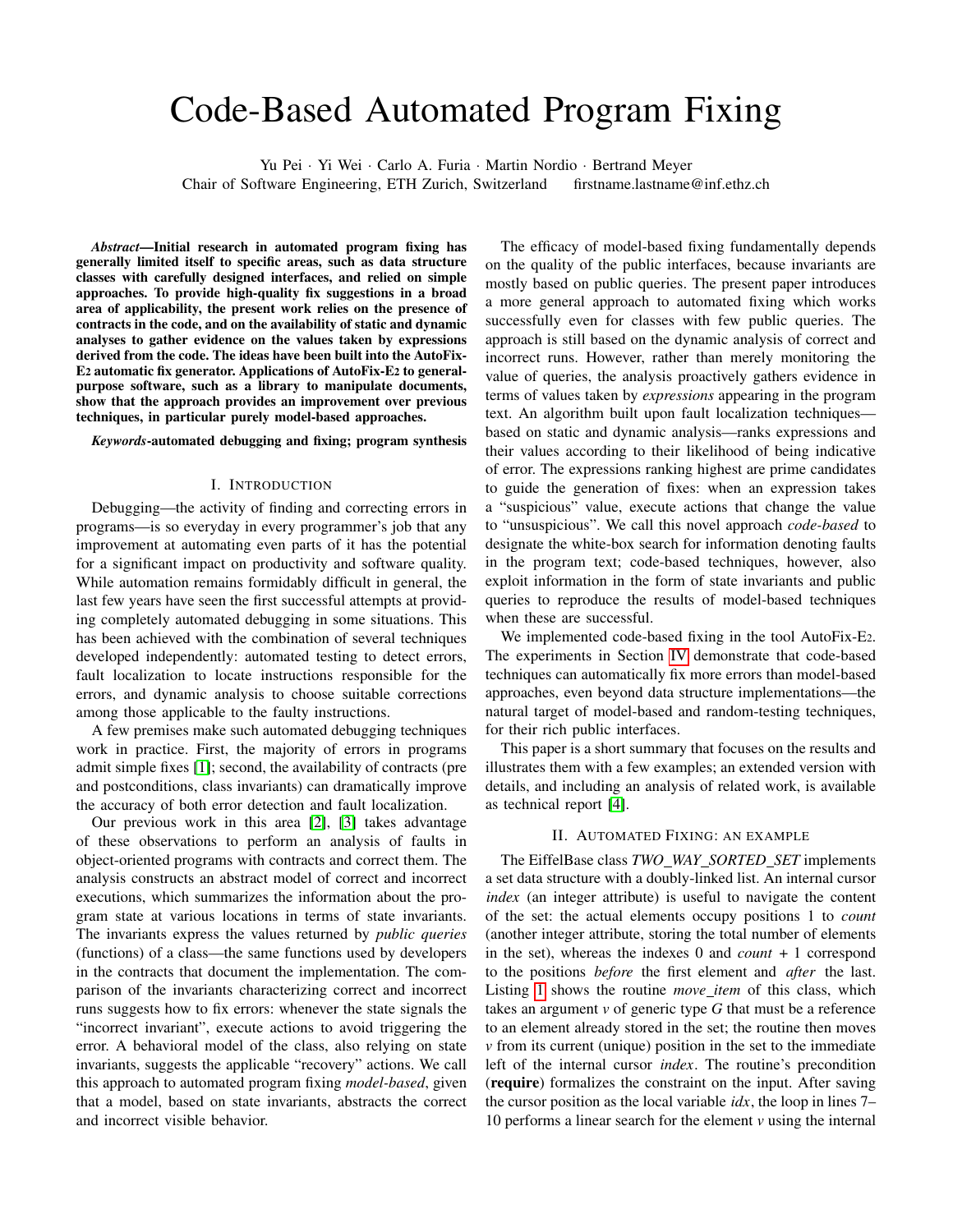```
Listing 1. Routines of TWO WAY SORTED SET.
<sub>1</sub> move item (v: G)</sub>
2 \quad -\quad Move 'v' to the left of cursor.
3 require v \neq \text{Void}; has (v)
      4 local idx : INTEGER ; found: BOOLEAN
     5 do
\iota idx := index
       7 from start until found or after loop
            found := (v = item)9 if not found then forth end
10 end
11 check found and not after end
12 remove
13 go_i_th (idx)14 put left (v)
15 end
16
17 go_i_th (i : INTEGER) require 0 \le i \le count + 1
```

```
18 put left (v: G) require not before
```

```
19 before : BOOLEAN do Result := (index = 0) end
```
cursor: when the loop terminates, *index* denotes *v*'s position in the set. The three routine calls on lines 12–14 complete the work: *remove* takes *v* out of the set; *go i th* restores *index* to its original value *idx*; *put left* puts *v* back in the set to the left of the position *index*.

AutoTest [\[5\]](#page-3-4) reveals, completely automatically, a subtle error in this implementation of *move item*, due to the fact that calling *remove* decrements the *count* of elements in the set by one. AutoTest produces a test that calls *move item* when *index* equals *count* + 1; after *v* is removed, this value is not a valid position because it exceeds the new value of *count* by two, while a valid cursor ranges between 0 and *count* + 1; hence, *go\_i\_th*'s precondition (line 17), which enforces the consistency constraint on *index*, is violated on line 13.

Code-Based Fixing at Work. The fault revealed by the test is actually a special case of a more general error which occurs whenever *v* appears in the set in a position to the left of the initial value of *index*: even if *index*  $\le$  *count* initially, *put left* will insert *v* in the wrong position as a result of *remove* decrementing *count*—which indirectly shifts the index of every element after *index* to the left by one. AutoFix-E<sup>2</sup> can completely correct the error, beyond the specific case reported by the failed test: it builds the expression  $idx$  > *index* to characterize the error state and generates the following patch introduced before line 13:

if  $idx$  > *index* then  $idx$  :=  $idx$  − 1 end

which re-scales *idx* to reflect the fact that the object in position *idx* has been shifted left.

Model-Based Fixing at Work. Model-based techniques can correct the error in the invocation of *go i th*, only for the specific instance exposed by the test case where *index* = *count* + 1, that is when *after* holds. Based on this, a



<span id="page-1-1"></span>

are local to restrict the search space. As shown above, codeviolation occurs, but AutoFix-E's heuristics favor fixes that Fig. 1. How code-based fixing works.<br>fix consists in adding **if** after<br>on on line 5. This fix is not only<br>generated in practice, because it<br>al instructions away from whe<br>s, but AutoFix-E's heuristics f<br>trict the search spa possible partial fix consists in adding if *after* then *back* end as first instruction on line 5. This fix is not only partial but also unlikely to be generated in practice, because it modifies code which is several instructions away from where the contract based techniques do not suffer these limitations.

## dependence **Faulty** III. CODE-BASED FIXING

invariants; each contract element consists of one or more -BASED FIXING<br>n steps of the code-based fixing process: code cased mining worms on Enter classes equipped<br>with contracts [\[6\]](#page-3-5): preconditions, postconditions, and class process. Code-based fixing works on Eiffel classes equipped Figure [1](#page-1-1) depicts the main steps of the code-based fixing<br>pcess. Code-based fixing works on Eiffel classes equipped *clauses*. The contracts of a class provide a way to determine functional *errors* in the implementation.

Test-Case Generation. Every session of code-based fixing starts by collecting information about the runtime behavior of the routine under fix. The raw form of such information is a collection of *test cases*; each test case is *passing* if it does not violate any contract and *failing* otherwise. AutoFix-E<sup>2</sup> generates test cases with AutoTest [\[5\]](#page-3-4), developed in our previous work; the use of AutoTest makes the fixing process in AutoFix-E<sup>2</sup> completely automatic.

Predicates, Expressions, and States. Evidence of faults takes the form of boolean *predicates*, built by combining *expressions* extracted from the program text and the violated contract clause. The evaluation of a predicate  $p$  at a program location  $\ell$  gives a *component*  $\langle \ell, p, v \rangle$  of the program state at that location, where v is the value of p at  $\ell$ .

Code-based fixing collects the components from all the test cases and ranks the components so that a triple  $\langle \ell, p, v \rangle$ appearing high in the ranking indicates that an error is likely to have its origin at location  $\ell$  when predicate p evaluates to  $v$ . Correspondingly, the fixes generated automatically try to change the usage of p at  $\ell$  whenever p's value is v.

Static Analysis. Static analysis extracts evidence from the program text independently of the runtime behavior, in the form of two scores: control dependence and expression dependence.

Control dependence measures the distance, in terms of number of instructions, between program locations. For two program locations  $\ell_1, \ell_2$  in a routine r, the *control distance* cdist( $(\ell_1, \ell_2)$ ) is the length of the shortest directed path from  $\ell_1$ to  $\ell_2$  on the control-flow graph. Then, the *control dependence*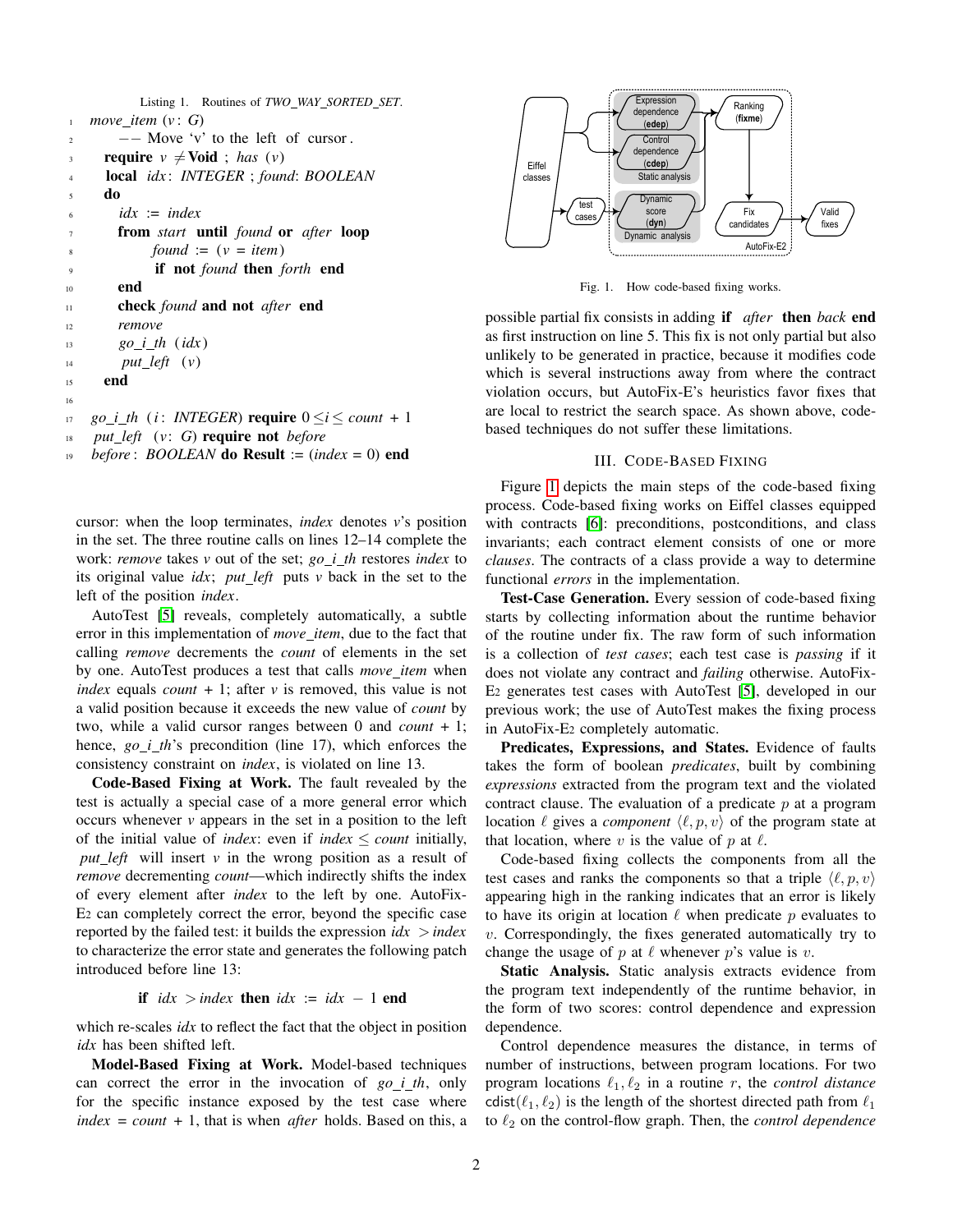$cdep(\ell, \eta)$  is the normalized score:

$$
\mathsf{cdep}(\ell,j) \; = \; 1 - \frac{\mathsf{cdist}(\ell,j)}{\max_{\lambda} \mathsf{cdist}(\lambda,j)}
$$

where  $\lambda$  ranges over all locations in r from which  $\jmath$  is reachable.

Expression dependence measures the syntactic similarity between predicates. Let  $\mathsf{sub}(e)$  denote the set of sub-expressions of an expression e. The *expression proximity* eprox $(e_1, e_2)$ of two expressions  $e_1, e_2$  is the number of shared subexpressions: eprox $(e_1, e_2)$  =  $|\textsf{sub}(e_1) \cap \textsf{sub}(e_2)|$ . Then, the *expression dependence* edep $(p, c)$  is the normalized score measuring the syntactic similarity of  $p$  and  $c$  with respect to all expressions  $\mathbb{P}_{r,c}$  mentioned in routine r and in c.

$$
\mathsf{edep}(p,c) \;=\; \frac{\mathsf{eprox}(p,c)}{\max\{\mathsf{eprox}(\pi,c)\;|\; \pi \in \mathbb{P}_{r,c}\}}
$$

Dynamic Analysis. Dynamic analysis extracts evidence from test cases in the form of score associated to every state component generated. Given a component  $\langle \ell, p, v \rangle$ , the higher the score dyn $\langle \ell, p, v \rangle$  it receives from dynamic analysis, the stronger the runtime behavior suggests that an error originates at location  $\ell$  when predicate p evaluates to v.

Code-based fixing computes the dynamic score based on principles suggested by fault-localization techniques [\[7\]](#page-3-6) and heuristically adjusted to the goal of program fixing (see [\[4\]](#page-3-3)):

$$
\text{dyn}\langle \ell,p,v\rangle=\gamma+\frac{\alpha}{1-\alpha}\left(1-\beta+\beta\alpha^{\#\text{p}\langle \ell,p,v\rangle}-\alpha^{\#\text{f}\langle \ell,p,v\rangle}\right)
$$

where  $\#p\langle \ell, p, v \rangle$  and  $\#f\langle \ell, p, v \rangle$  are the number of passing and failing test cases that exercise the component  $\langle \ell, p, v \rangle$ . Some empirical evaluation suggested to set  $\alpha = 1/3$ ,  $\beta = 2/3$ , and  $\gamma = 1$  in the current implementation of AutoFix-E2.

Combining Static and Dynamic Analysis. The final output of the analysis phase combines static and dynamic analysis to assign a "suspiciousness" score fixme $\langle \ell, p, v \rangle$  to every state component  $\langle \ell, p, v \rangle$  corresponding to a violation of contract clause  $c$  at location  $\hat{y}$ :

$$
\mathrm{fixme}\langle \ell,p,v\rangle=\frac{3}{\mathrm{edep}(p,c)^{-1}+\mathrm{cdep}(\ell,j)^{-1}+\mathrm{dyn}\langle \ell,p,v\rangle^{-1}}
$$

Fix Candidate Generation. Consider a component  $\langle \ell, p, v \rangle$ with a high evidence score fixme $\langle \ell, p, v \rangle$ .  $\langle \ell, p, v \rangle$  induces a number of possible *actions* (instructions) which try to avoid using the value v of p at  $\ell$ . Such actions aim at sub-expressions of p that are modifiable at  $\ell$ . Actions on expressions of reference type consists of routine calls with the expressions as target; actions on expressions of integer or boolean type consists of assignments of new values that may reverse common mistakes, such as "off-by-one" errors.

The fix actions can then be injected into the faulty code to form *candidate fixes* according to the fix schemas in Table [I;](#page-2-1) for a state component  $\langle \ell, p, v \rangle$ , we instantiate each of the schemas in Table [I](#page-2-1) as follows:

*fail* takes  $p = v$ , the component's predicate and value, *snippet* takes any possible action,



#### <span id="page-2-1"></span>*old\_stmt* is the instruction at location  $\ell$ .

Validation of Candidates. The validation phase runs each candidate fix through the full set of passing and failing test cases. A fix is *validated* if it passes all the previously failing test cases and it still passes the original passing test cases. In general, more than one candidate fix may pass the validation phase; AutoFix-E2 ranks all valid fixes according to the score of the state component that originated the fix and submits the top 15 to the user, who is ultimately responsible to decide whether to deploy any of them.

#### IV. EXPERIMENTAL EVALUATION

<span id="page-2-0"></span>All the experiments ran on a Windows 7 machine with a 2.66 GHz Intel dual-core CPU and 4 GB of memory. On average, AutoFix-E<sup>2</sup> ran for 7.6 minutes for each fault.

#### *A. Selection of Faults*

(*a*)

The experiments include faults from two sources: data structure classes from commercial libraries, and an implementation of a library to manipulate text documents developed as student project.

Data structure libraries. Table [II](#page-3-7) lists the 15 classes from the EiffelBase [\[8\]](#page-3-8) and Gobo [\[9\]](#page-3-9) libraries used in the experiments; the table reports the length in lines of code (LOC), the total number of routines (#R) and boolean queries (#B) of each class, and the number of faults (#F) considered in the experiments. This selection of faults combines 13 faults used in the evaluation of model-based fixing [\[3\]](#page-3-2) with 51 new faults recently found by AutoTest. We did not re-use the remaining 29 faults used in [\[3\]](#page-3-2) because they are not reproducible in the latest revision of the libraries.

A library to manipulate text documents. The second part of the evaluation targets a library to manipulate text documents. The library was implemented as a student project at ETH Zurich in 2010. Table [III](#page-3-10) lists the 3 classes of the library used in the experiments, with the same statistics as in Table [II.](#page-3-7) Compared to EiffelBase and Gobo, the text document library's classes have a more primitive interface, with very few boolean queries (31 of the 32 boolean queries of class *FILE NAME* are inherited from the library class *STRING*, hence they are mostly unrelated to the specific semantics of *FILE NAME*) and less detailed contracts; therefore, they are representative of less mature software with functionalities complex to specify formally. AutoTest detected 9 faults (#F) in the classes.